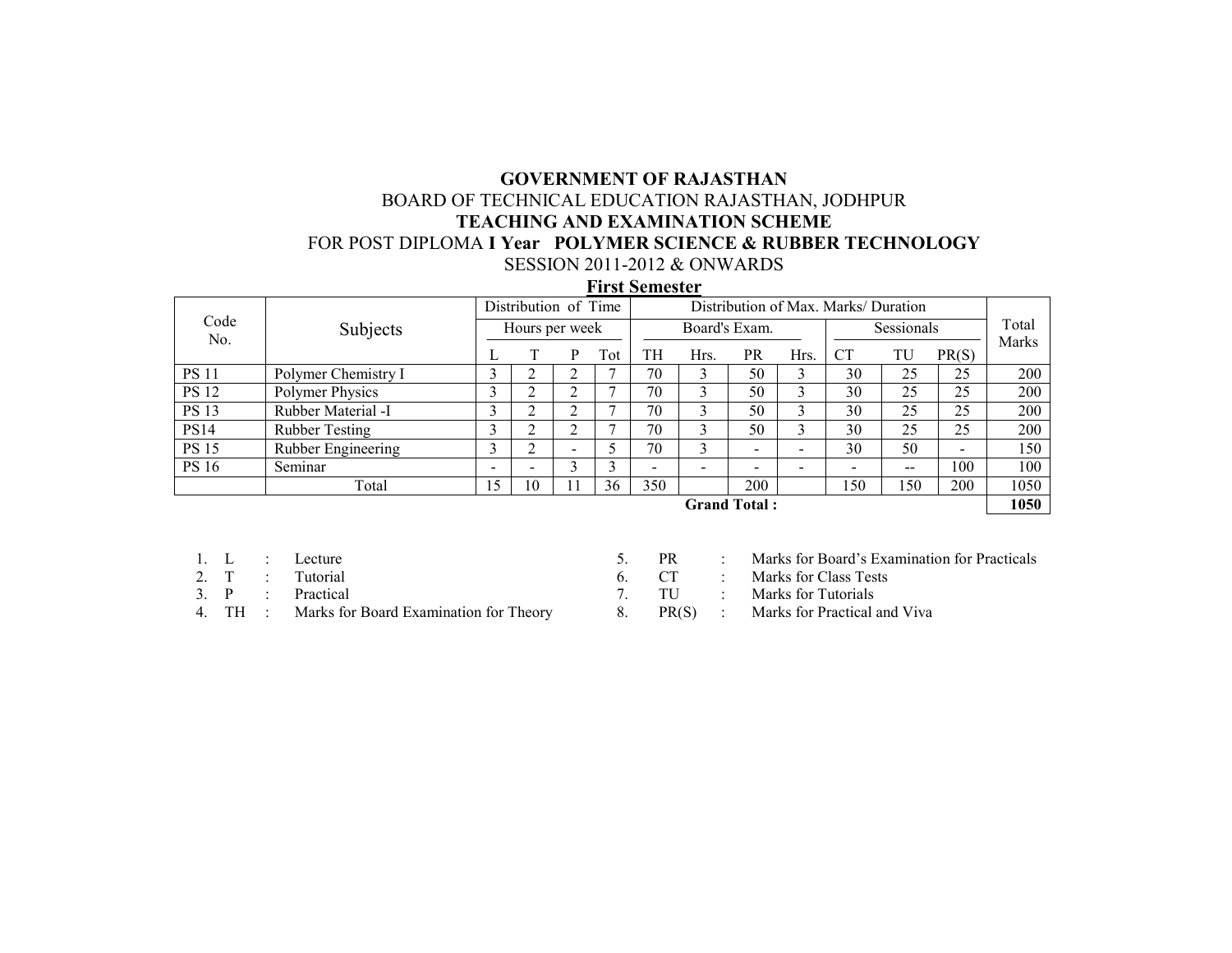# **GOVERNMENT OF RAJASTHAN**  BOARD OF TECHNICAL EDUCATION RAJASTHAN, JODHPUR **TEACHING AND EXAMINATION SCHEME FOR POST DIPLOMA I Year POLYMER SCIENCE & RUBBER TECHNOLOGY** SESSION 2011-2012 & ONWARDS

### **Second Semester**

|              | Subjects                     | Distribution of Time |                |    |        |               |      |     |                          |           |                      |       |       |
|--------------|------------------------------|----------------------|----------------|----|--------|---------------|------|-----|--------------------------|-----------|----------------------|-------|-------|
| ode<br>No.   |                              | Hours per week       |                |    |        | Board's Exam. |      |     |                          | Sessional |                      |       | Total |
|              |                              |                      |                |    | Tot    | TH            | Hrs. | PR  | Hrs.                     | <b>CT</b> | TU                   | PR(S) | Marks |
| <b>PS 21</b> | Polymer Chemistry II         |                      |                |    |        | 70            |      | 50  |                          | 30        | 25                   | 25    | 200   |
| <b>PS 22</b> | Rubber Processing Technology |                      |                | ↑  |        | 70            |      | 50  |                          | 30        | 25                   | 25    | 200   |
| <b>PS 23</b> | Rubber Material -II          |                      |                | ↑  |        | 70            |      | 50  |                          | 30        | 25                   | 25    | 200   |
| <b>PS 24</b> | Rubber Compounding           |                      |                | ↑  |        | 70            |      | 50  |                          | 30        | 25                   | 25    | 200   |
| <b>PS25</b>  | Rubber Product Design &      |                      | $\mathfrak{D}$ | -  |        | 70            |      |     | $\overline{\phantom{0}}$ | 30        | 50                   | -     | 150   |
|              | Development                  |                      |                |    |        |               |      |     |                          |           |                      |       |       |
| <b>PS 26</b> | Seminar                      | $\sim$               |                | 3  | $\sim$ |               |      |     |                          |           |                      | 100   | 100   |
|              | Total                        | 5                    | 10             | 11 | 36     | 350           |      | 200 |                          | 150       | 150                  | 200   | 1050  |
|              |                              |                      |                |    |        |               |      |     |                          |           | $\alpha$ in $\alpha$ |       | 10.50 |

**Grand Total : 1050** 

|  | Lecture |  |
|--|---------|--|
|  |         |  |

4. TH : Marks for Board Examination for Theory 8.  $PR(S)$  :

5. PR : Marks for Board's Examination for Practicals

2. T : Tutorial 6. CT : Marks for Class Tests

3. P : Practical 7. TU : Marks for Tutorials

Marks for Practical and Viva